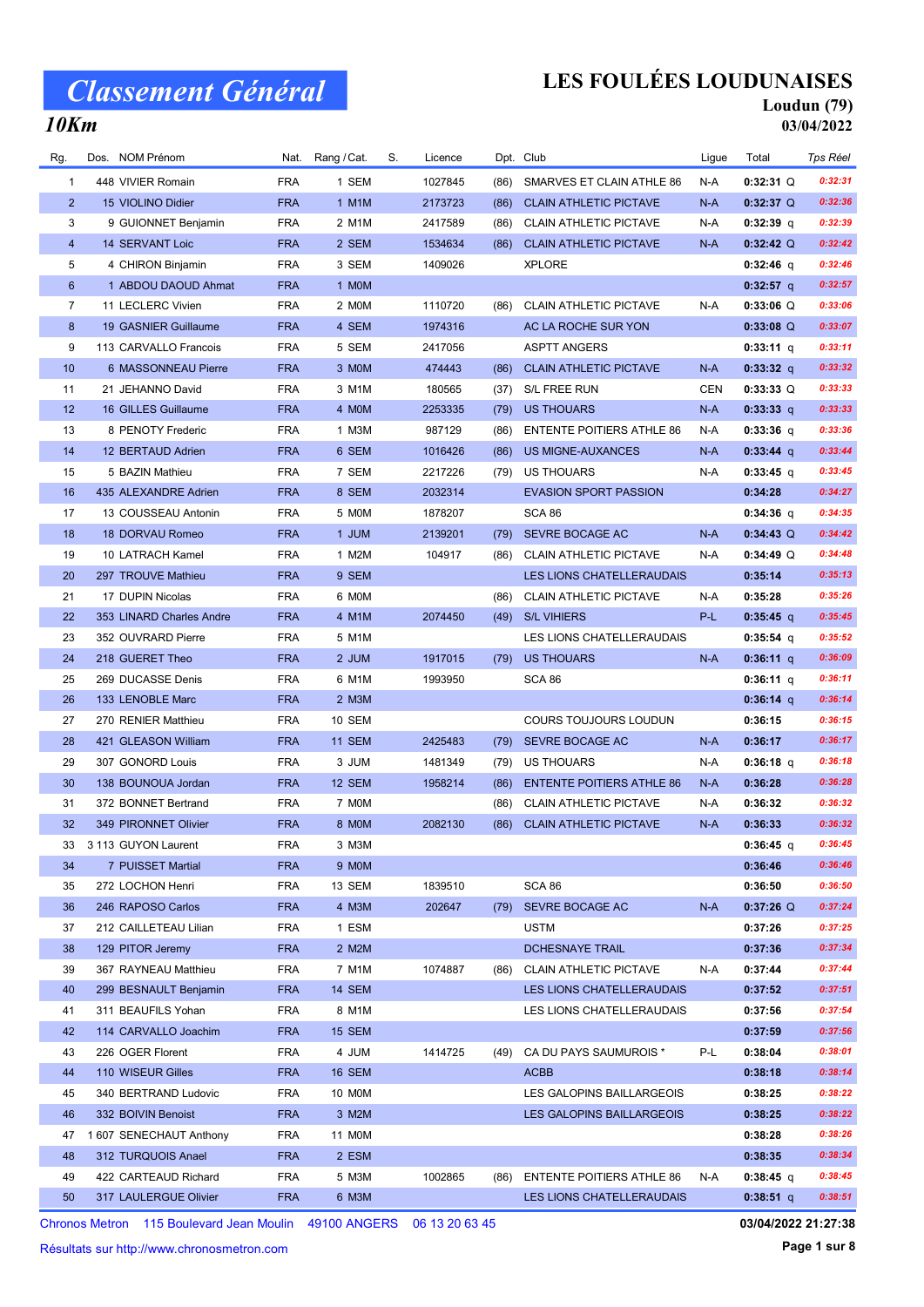## LES FOULÉES LOUDUNAISES

## Loudun (79)

### 10Km

03/04/2022

| Rg. | Dos. | NOM Prénom                | Nat.       | Rang / Cat.      | S.  | Licence |      | Dpt. Club                        | Ligue      | Total       | Tps Réel |
|-----|------|---------------------------|------------|------------------|-----|---------|------|----------------------------------|------------|-------------|----------|
| 51  |      | 356 MIMAULT Damien        | <b>FRA</b> | <b>12 MOM</b>    |     |         |      |                                  |            | 0:38:58     | 0:38:56  |
| 52  |      | 229 THARREAU Leopaul      | <b>FRA</b> | 1 CAM            |     | 1557566 | (49) | CA DU PAYS SAUMUROIS *           | P-L        | 0:39:07     | 0:39:03  |
| 53  |      | 183 PIET Pierre William   | <b>FRA</b> | 13 MOM           |     | 2344271 | (49) | CA DU PAYS SAUMUROIS *           | P-L        | 0:39:23     | 0:39:19  |
| 54  |      | 386 PETIT Guillaume       | <b>FRA</b> | 9 M1M            |     |         |      | LES LIONS CHATELLERAUDAIS        |            | 0:39:44     | 0:39:42  |
| 55  |      | 150 QUARESMA Justinien    | <b>FRA</b> | 5 JUM            |     |         |      |                                  |            | 0:39:48     | 0:39:42  |
| 56  |      | 420 ROUSSELOT Guillaume   | <b>FRA</b> | 10 M1M           |     |         |      |                                  |            | 0:39:49     | 0:39:46  |
| 57  |      | 321 BELLAMY Mathieu       | <b>FRA</b> | 17 SEM           |     | 1296696 | (86) | <b>ENTENTE POITIERS ATHLE 86</b> | $N-A$      | 0:39:54     | 0:39:52  |
| 58  |      | 232 MILLIOT Thierry       | <b>FRA</b> | 7 M3M            |     |         |      | T EST PAS FOUTUE VIEUX CON       |            | 0:39:55     | 0:39:53  |
| 59  |      | 449 GEORGES Christophe    | <b>FRA</b> | 4 M2M            |     | 2148483 |      | <b>MACC LUSIGNAN</b>             |            | 0:39:58     | 0:39:54  |
| 60  |      | 182 BICHON Sylvain        | <b>FRA</b> | 11 M1M           |     |         |      | <b>THOUARS TRIATHLON</b>         |            | 0:39:59     | 0:39:56  |
| 61  |      | 40 BRIAND David           | <b>FRA</b> | 12 M1M           |     | 797932  | (86) | <b>ENTENTE POITIERS ATHLE 86</b> | $N-A$      | 0:40:02     | 0:39:59  |
| 62  |      | 141 GILET Romain          | <b>FRA</b> | 14 M0M           |     |         |      |                                  |            | 0:40:13     | 0:40:10  |
| 63  |      | 156 GOUIN Alexandre       | <b>FRA</b> | <b>18 SEM</b>    |     |         |      |                                  |            | 0:40:21     | 0:40:21  |
| 64  |      | 273 GRELLIER Gregoire     | <b>FRA</b> | 19 SEM           |     |         |      | <b>THOUARS TRIATHLON</b>         |            | 0:40:24     | 0:40:21  |
| 65  |      | 298 BONNIN Geoffrey       | <b>FRA</b> | 5 M2M            |     |         |      | <b>COURS TOUJOURS LOUDUN</b>     |            | 0:40:28     | 0:40:26  |
| 66  |      | 230 BRIAND Pierre         | <b>FRA</b> | 2 CAM            |     | 1607198 | (86) | <b>ENTENTE POITIERS ATHLE 86</b> | N-A        | 0:40:35     | 0:40:35  |
| 67  |      | 206 FOUQUETEAU Tom        | <b>FRA</b> | 3 CAM            |     |         |      |                                  |            | 0:40:37     | 0:40:34  |
| 68  |      | 414 DUPIN Alexia          | <b>FRA</b> | 1 SEF            | - F | 1878689 | (86) | <b>CLAIN ATHLETIC PICTAVE</b>    | N-A        | $0:40:48$ Q | 0:40:48  |
| 69  |      | 289 BILLY Emmanuel        | <b>FRA</b> | 8 M3M            |     | 217839  | (79) | SEVRE BOCAGE AC                  | $N-A$      | 0:40:50     | 0:40:48  |
| 70  |      | 354 GUILLOTEAU Jeremy     | <b>FRA</b> | 3 ESM            |     | 1479578 | (37) | <b>CA CHINON</b>                 | <b>CEN</b> | 0:41:15     | 0:40:57  |
| 71  |      | 268 PAPON Gwendal         | <b>FRA</b> | 4 ESM            |     |         |      | <b>SAPEUR POMPIERS</b>           |            | 0:41:16     | 0:41:14  |
| 72  |      | 329 ACIER Yann            | <b>FRA</b> | 6 M2M            |     | 2323208 |      | LENCLOITRE JC 86                 |            | 0:41:23     | 0:41:20  |
| 73  |      | 143 GUERY Maxime          | <b>FRA</b> | 20 SEM           |     |         |      | <b>POITIERS</b>                  |            | 0:41:42     | 0:41:39  |
| 74  |      | 295 GAUTREAU Mickael      | <b>FRA</b> | 13 M1M           |     |         |      |                                  |            | 0:41:57     | 0:41:55  |
| 75  |      | 351 LOMBARD Titouan       | <b>FRA</b> | 6 JUM            |     |         |      |                                  |            | 0:42:00     | 0:41:58  |
| 76  |      | 111 GODFRIN Clement       | <b>FRA</b> | 5 ESM            |     |         |      |                                  |            | 0:42:01     | 0:41:57  |
| 77  |      | 241 NADEAU Pierrick       | <b>FRA</b> | 9 M3M            |     |         |      | <b>COURS TOUJOURS LOUDUN</b>     |            | 0:42:18     | 0:42:14  |
| 78  |      | 260 LEGEARD Dominique     | <b>FRA</b> | 10 M3M           |     |         |      | COURS TOUJOURS LOUDUN            |            | 0:42:18     | 0:42:15  |
| 79  |      | 115 ROBIN Laurent         | <b>FRA</b> | 7 M2M            |     |         |      |                                  |            | 0:42:21     | 0:42:16  |
| 80  |      | 398 COINTE Sylvain        | <b>FRA</b> | 1 M4M            |     | 2256296 | (86) | <b>CLAIN ATHLETIC PICTAVE</b>    | N-A        | 0:42:25     | 0:42:21  |
| 81  |      | 178 CONFAIT Olivier       | <b>FRA</b> | 11 M3M           |     | 2074172 |      | <b>CA BEGLAIS</b>                |            | 0:42:37     | 0:42:34  |
| 82  |      | 207 BORGEAIS Ilan         | <b>FRA</b> | 4 CAM            |     |         |      | <b>MILLE PATTES</b>              |            | 0:42:44     | 0:42:36  |
| 83  |      | 210 THER Delphine         | <b>FRA</b> | 1 M3F $\qquad$ F |     | 1251871 | (86) | <b>ENTENTE POITIERS ATHLE 86</b> | N-A        | $0:42:46$ Q | 0:42:46  |
| 84  |      | 388 BOURREAU Alexandre    | <b>FRA</b> | 15 MOM           |     |         |      |                                  |            | 0:42:57     | 0:42:51  |
| 85  |      | 174 LOULERGUE Justine     | <b>FRA</b> | 2 SEF            | F.  | 2427758 |      |                                  |            | 0:43:14     | 0:43:07  |
| 86  |      | 440 TONNOIR Nicolas       | <b>FRA</b> | <b>16 MOM</b>    |     |         |      |                                  |            | 0:43:17     | 0:43:10  |
| 87  |      | 20 RAPOSO Fernando        | <b>FRA</b> | 2 M4M            |     |         |      |                                  |            | 0:43:20     | 0:43:17  |
| 88  |      | 159 BLANCHIN Alexandre    | <b>FRA</b> | 6 ESM            |     |         |      |                                  |            | 0:43:22     | 0:43:05  |
| 89  |      | 2 CHIRON Christophe       | <b>FRA</b> | 3 M4M            |     |         |      |                                  |            | 0:43:52     | 0:43:50  |
| 90  |      | 274 SEGOT CHICQ Jean Marc | <b>FRA</b> | 4 M4M            |     |         |      | LENCLOITRE JC 86                 |            | 0:43:53     | 0:43:47  |
| 91  |      | 257 RENAULT Vincent       | <b>FRA</b> | 12 M3M           |     |         |      | <b>COURS TOUJOURS LOUDUN</b>     |            | 0:43:54     | 0:43:47  |
| 92  |      | 441 GUYONNEAU Mickael     | <b>FRA</b> | 8 M2M            |     |         |      | AS VOUILLE JOGGING 86            |            | 0:43:57     | 0:43:54  |
| 93  |      | 162 VIVIER Clement        | <b>FRA</b> | 21 SEM           |     |         |      | LOUDUN HANDBALL HAUT POIT        |            | 0:44:04     | 0:44:00  |
| 94  |      | 142 GAUTIER Andre         | <b>FRA</b> | 13 M3M           |     |         |      |                                  |            | 0:44:04     | 0:44:04  |
| 95  |      | 267 QUARESMA Constantin   | <b>FRA</b> | 5 CAM            |     |         |      |                                  |            | 0:44:12     | 0:44:06  |
| 96  |      | 248 VALLET Louis          | <b>FRA</b> | 6 CAM            |     |         |      |                                  |            | 0:44:18     | 0:44:14  |
| 97  |      | 185 LAUNAY Jacky          | <b>FRA</b> | 5 M4M            |     |         |      |                                  |            | 0:44:26     | 0:44:20  |
| 98  |      | 429 FROUX Jean Francois   | <b>FRA</b> | 1 M6M            |     |         |      |                                  |            | 0:45:01 q   | 0:44:57  |
| 99  |      | 137 QUINTY Aurelien       | <b>FRA</b> | 22 SEM           |     | 2065577 | (79) | US THOUARS                       | N-A        | 0:45:06     | 0:44:59  |
| 100 |      | 153 BERNADAC Loic         | <b>FRA</b> | 9 M2M            |     |         |      | <b>MONCONTOUR</b>                |            | 0:45:08     | 0:45:03  |

Chronos Metron 115 Boulevard Jean Moulin 49100 ANGERS 06 13 20 63 45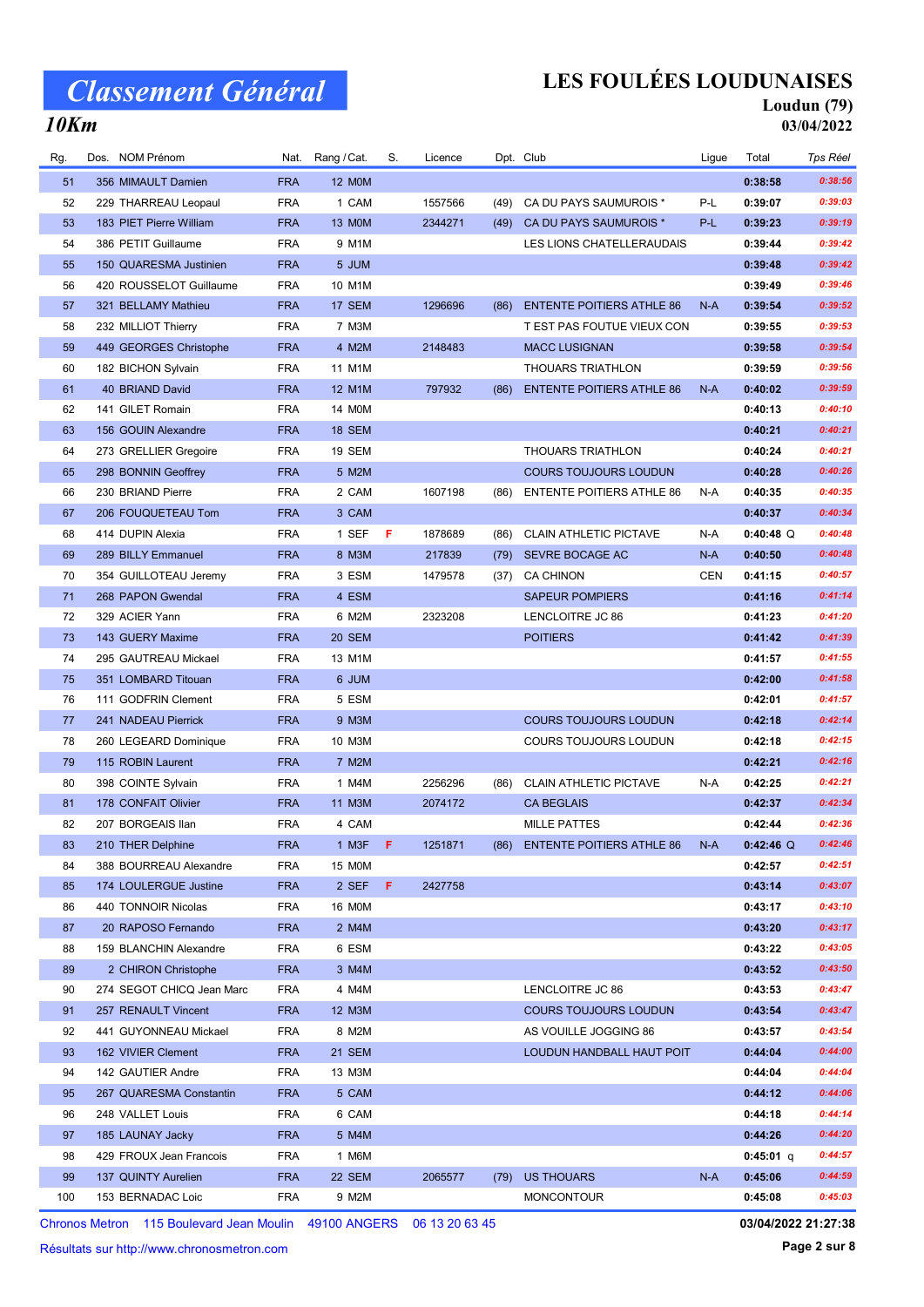## LES FOULÉES LOUDUNAISES

## Loudun (79)

10Km

| 03/04/2022 |  |
|------------|--|
|            |  |

| Rg. | Dos. NOM Prénom          | Nat.       | Rang / Cat.   | S. | Licence |      | Dpt. Club                    |            | Ligue | Total       | Tps Réel |
|-----|--------------------------|------------|---------------|----|---------|------|------------------------------|------------|-------|-------------|----------|
| 101 | 337 LIGNE Coline         | <b>FRA</b> | 1 JUF         | F. | 2047099 |      | (79) US THOUARS              | $N-A$      |       | 0:45:10     | 0:45:09  |
| 102 | 336 LIGNE Cyril          | <b>FRA</b> | 10 M2M        |    |         |      |                              |            |       | 0:45:10     | 0:45:02  |
| 103 | 172 MALBRAND Simon       | <b>FRA</b> | 7 ESM         |    |         |      | <b>SAPEUR POMPIERS</b>       |            |       | 0:45:10     | 0:45:07  |
| 104 | 205 LAMOUR Gwenael       | <b>FRA</b> | 17 M0M        |    |         |      |                              |            |       | 0:45:25     | 0:45:06  |
| 105 | 154 BARDET Stephane      | <b>FRA</b> | <b>18 MOM</b> |    |         |      | <b>COURS TOUJOURS LOUDUN</b> |            |       | 0:45:31     | 0:45:28  |
| 106 | 217 GUERET Olivier       | <b>FRA</b> | 11 M2M        |    | 1976668 | (79) | US THOUARS                   | N-A        |       | 0:45:32     | 0:45:29  |
| 107 | 187 BAILLARGEAU Julien   | <b>FRA</b> | 23 SEM        |    |         |      |                              |            |       | 0:45:34     | 0:45:15  |
| 108 | 341 TERRIEN Maxence      | <b>FRA</b> | 7 CAM         |    |         | (79) | <b>US THOUARS</b>            | N-A        |       | 0:45:34     | 0:45:30  |
| 109 | 102 VITRE Bruno          | <b>FRA</b> | 14 M3M        |    | 2344323 | (49) | CA DU PAYS SAUMUROIS *       | P-L        |       | 0:45:39     | 0:45:27  |
| 110 | 123 BRANCO NUNES Kevin   | <b>FRA</b> | 14 M1M        |    |         |      |                              |            |       | 0:45:45     | 0:45:23  |
| 111 | 374 TAN Jerome           | <b>FRA</b> | <b>19 MOM</b> |    | 2433651 | (37) | <b>CA CHINON</b>             | <b>CEN</b> |       | 0:45:52     | 0:45:33  |
| 112 | 396 MOUTAULT Enzo        | <b>FRA</b> | 8 CAM         |    |         |      | FOOT CLUB LOUDUN             |            |       | 0:45:53     | 0:45:44  |
| 113 | 228 QUIQUELY Joel        | <b>FRA</b> | 6 M4M         |    | 1674479 | (79) | <b>CA PARTHENAY</b>          | $N-A$      |       | 0:45:54     | 0:45:54  |
| 114 | 189 LINARD Amelie        | <b>FRA</b> | 1 MOF         | F  | 2074453 | (49) | <b>S/L VIHIERS</b>           | P-L        |       | 0:45:57     | 0:45:50  |
| 115 | 327 BAUDRY Christian     | <b>FRA</b> | 1 M5M         |    |         |      |                              |            |       | 0:46:02     | 0:45:53  |
| 116 | 29 BRISSET Quentin       | <b>FRA</b> | 8 ESM         |    |         |      | <b>COURS TOUJOURS LOUDUN</b> |            |       | 0:46:03     | 0:45:50  |
| 117 | 168 BONNILLEAU Silas     | <b>FRA</b> | <b>20 MOM</b> |    |         |      | <b>LOUDUN INTERIM</b>        |            |       | 0:46:04     | 0:46:04  |
| 118 | 108 CHEVALIER Corentin   | <b>FRA</b> | 9 ESM         |    | 2077542 | (86) | SMARVES ET CLAIN ATHLE 86    | N-A        |       | 0:46:04     | 0:45:57  |
| 119 | 376 LAURIOUX Matheo      | <b>FRA</b> | <b>10 ESM</b> |    |         |      |                              |            |       | 0:46:08     | 0:46:08  |
| 120 | 366 LE GUEN Ehouarn      | <b>FRA</b> | 21 M0M        |    | 2235666 | (79) | <b>US THOUARS</b>            | N-A        |       | 0:46:09     | 0:45:59  |
| 121 | 438 JAGER Arnaud         | <b>FRA</b> | 15 M1M        |    |         |      | LES LIONS CHATELLERAUDAIS    |            |       | 0:46:13     | 0:46:08  |
| 122 | 288 POIGNAND Gerard      | <b>FRA</b> | 2 M5M         |    |         |      | COURS TOUJOURS LOUDUN        |            |       | 0:46:18     | 0:46:13  |
| 123 | 106 FAUQUEMBERGUE Simon  | <b>FRA</b> | 24 SEM        |    |         |      |                              |            |       | 0:46:24     | 0:46:10  |
| 124 | 385 PIOLET Valentin      | <b>FRA</b> | 25 SEM        |    |         |      | <b>BADMINTON LOUDUN</b>      |            |       | 0:46:27     | 0:46:19  |
| 125 | 173 BODINEAU Fabrice     | <b>FRA</b> | 12 M2M        |    |         |      |                              |            |       | 0:46:29     | 0:46:17  |
| 126 | 397 MOUTAULT Hugo        | <b>FRA</b> | 9 CAM         |    |         |      | FOOT CLUB LOUDUN             |            |       | 0:46:33     | 0:46:23  |
| 127 | 442 TURMEAU Jean Michel  | <b>FRA</b> | 13 M2M        |    | 1599224 | (79) | US THOUARS                   | $N-A$      |       | 0:46:36     | 0:46:26  |
| 128 | 191 RAOUL Laurent        | <b>FRA</b> | 14 M2M        |    |         |      | LES LIONS CHATELLERAUDAIS    |            |       | 0:46:42     | 0:46:27  |
| 129 | 203 DEFOIS Virginie      | <b>FRA</b> | 1 M1F         | F  |         |      |                              |            |       | $0:46:44$ q | 0:46:33  |
| 130 | 418 ANTHONY Petit        | <b>FRA</b> | 22 M0M        |    |         |      | <b>COURS TOUJOURS LOUDUN</b> |            |       | 0:46:51     | 0:46:36  |
| 131 | 238 BODINEAU Etienne     | <b>FRA</b> | 23 MOM        |    |         |      |                              |            |       | 0:46:56     | 0:46:44  |
| 132 | 363 BOUJU Damien         | <b>FRA</b> | 24 M0M        |    |         |      |                              |            |       | 0:47:00     | 0:46:53  |
| 133 | 408 CHAMPIGNY Jean Noel  | <b>FRA</b> | 7 M4M         |    |         |      |                              |            |       | 0:47:01     | 0:46:57  |
| 134 | 283 MENANT Christophe    | <b>FRA</b> | 15 M3M        |    |         |      | <b>ASCORI RICHELIEU</b>      |            |       | 0:47:10     | 0:46:54  |
| 135 | 278 LORAIN Antoine       | <b>FRA</b> | <b>26 SEM</b> |    |         |      |                              |            |       | 0:47:12     | 0:47:12  |
| 136 | 428 BENNEVAULT Angelique | <b>FRA</b> | 2 M1F         | F  |         |      | LES TROTTEURS DU PINAIL      |            |       | 0:47:15     | 0:46:56  |
| 137 | 371 GUERNIER Patrick     | <b>FRA</b> | 16 M3M        |    |         |      | <b>BIPEDES DE SAINT CYR</b>  |            |       | 0:47:16     | 0:47:11  |
| 138 | 302 ROBERT Pablo         | <b>FRA</b> | 10 CAM        |    |         |      |                              |            |       | 0:47:20     | 0:47:08  |
| 139 | 304 BEAUDOIN Philippe    | <b>FRA</b> | 17 M3M        |    |         |      | <b>COURS TOUJOURS LOUDUN</b> |            |       | 0:47:22     | 0:47:17  |
| 140 | 303 BEAUDOIN Tom         | <b>FRA</b> | 11 CAM        |    |         |      | COURS TOUJOURS LOUDUN        |            |       | 0:47:22     | 0:47:17  |
| 141 | 254 VINCENT Gerard       | <b>FRA</b> | 1 M7M         |    |         |      | LES GAMBADEURS DE GIVRAY     |            |       | 0:47:29 q   | 0:47:24  |
| 142 | 242 THEVENET Alain       | <b>FRA</b> | 2 M6M         |    |         |      |                              |            |       | 0:47:33     | 0:47:29  |
| 143 | 444 FREULON Kevin        | <b>FRA</b> | 27 SEM        |    |         |      |                              |            |       | 0:47:59     | 0:47:52  |
| 144 | 135 REIGNIER Damien      | <b>FRA</b> | 25 M0M        |    |         |      |                              |            |       | 0:48:09     | 0:48:00  |
| 145 | 236 LANDREAU Damien      | <b>FRA</b> | 16 M1M        |    |         |      | <b>COURIRPOURMONCONTOUR</b>  |            |       | 0:48:10     | 0:48:05  |
| 146 | 136 BAUMULLER Jeremie    | <b>FRA</b> | 17 M1M        |    |         |      |                              |            |       | 0:48:11     | 0:48:01  |
| 147 | 132 BLANCHIN Jordan      | <b>FRA</b> | 12 CAM        |    |         |      | <b>FCL</b>                   |            |       | 0:48:11     | 0:48:07  |
| 148 | 145 JAHAN Samuel         | <b>FRA</b> | 28 SEM        |    |         |      |                              |            |       | 0:48:11     | 0:48:04  |
| 149 | 382 SZCZEPANIAK Ludovic  | <b>FRA</b> | 3 M5M         |    |         |      |                              |            |       | 0:48:13     | 0:47:55  |
| 150 | 377 LAURIOUX Enzo        | FRA        | 13 CAM        |    |         |      |                              |            |       | 0:48:27     | 0:48:27  |

Chronos Metron 115 Boulevard Jean Moulin 49100 ANGERS 06 13 20 63 45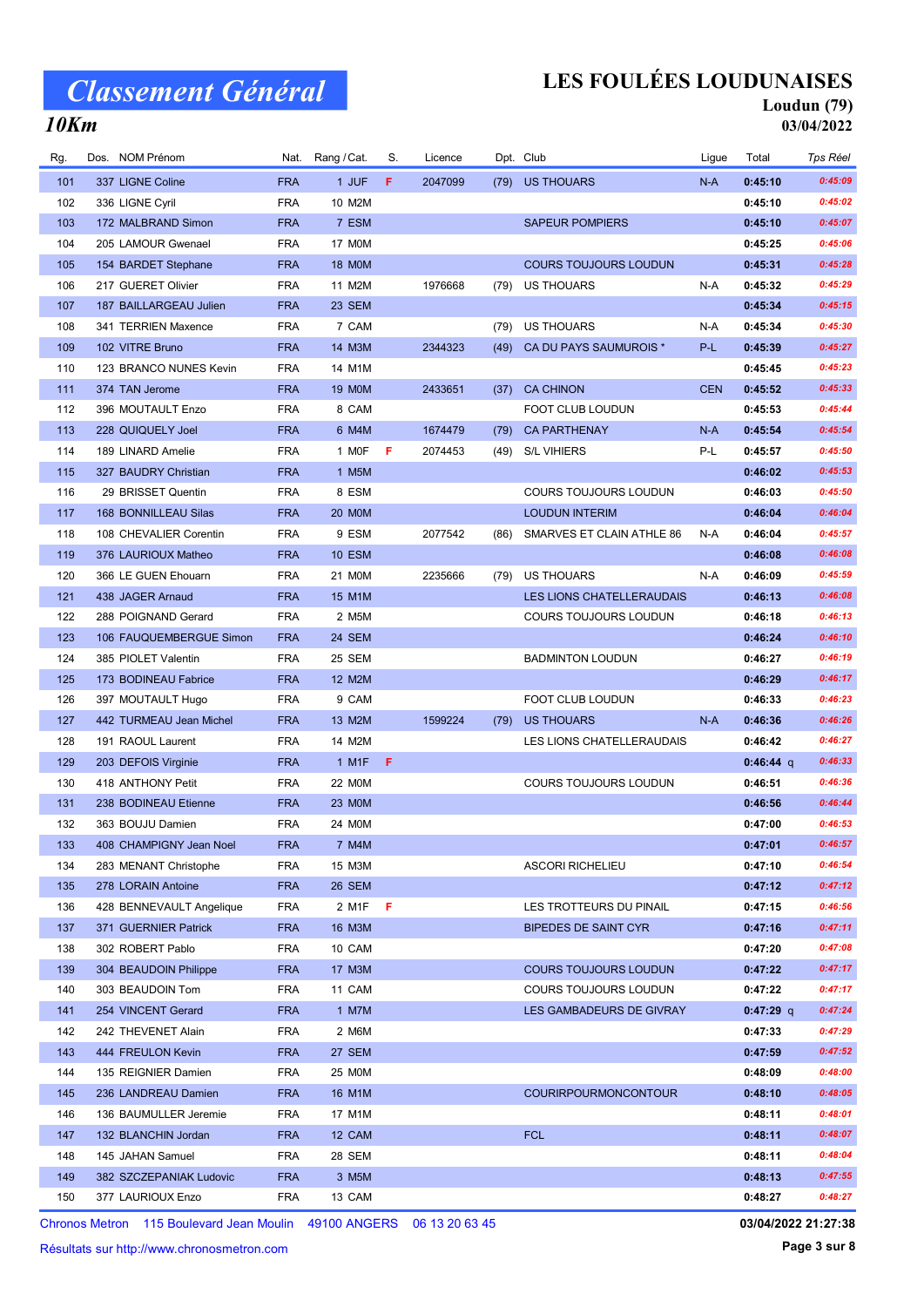## LES FOULÉES LOUDUNAISES

#### Loudun (79) 03/04/2022

#### 10Km

| Rg. | Dos. NOM Prénom           | Nat.       | Rang / Cat.        | S.  | Licence |      | Dpt. Club                     | Ligue | Total       | Tps Réel |
|-----|---------------------------|------------|--------------------|-----|---------|------|-------------------------------|-------|-------------|----------|
| 151 | 120 VERGER Francois       | <b>FRA</b> | 15 M2M             |     |         |      | <b>MARIE TEAM</b>             |       | 0:48:28     | 0:48:08  |
| 152 | 403 MOREAU Philippe       | <b>FRA</b> | 4 M5M              |     |         |      | <b>TEAM SPIRIT</b>            |       | 0:48:30     | 0:48:23  |
| 153 | 3 130 RIVIERE Manu        | <b>FRA</b> | <b>26 MOM</b>      |     |         |      |                               |       | 0:48:35     | 0:48:30  |
| 154 | 359 MARTIN Arnaud         | <b>FRA</b> | <b>27 MOM</b>      |     |         |      |                               |       | 0:48:36     | 0:48:28  |
| 155 | 314 PUCHAULT David        | <b>FRA</b> | 28 M0M             |     |         |      |                               |       | 0:48:37     | 0:48:29  |
| 156 | 287 CHEVRIER Damien       | <b>FRA</b> | 18 M1M             |     |         |      |                               |       | 0:48:38     | 0:48:30  |
| 157 | 360 BRIDIER Francois      | <b>FRA</b> | 16 M2M             |     |         |      |                               |       | 0:48:46     | 0:48:28  |
| 158 | 211 BODIN Charles Antoine | <b>FRA</b> | 29 M0M             |     |         |      | COURS TOUJOURS LOUDUN         |       | 0:49:03     | 0:48:48  |
| 159 | 3 108 PENON Tinon         | <b>FRA</b> | 7 JUM              |     |         |      |                               |       | 0:49:13     | 0:49:07  |
| 160 | 313 FAGOT Nicole          | <b>FRA</b> | 1 M4F              | F   |         |      | LES GALOPINS BAILLARGEOIS     |       | $0:49:14$ q | 0:49:04  |
| 161 | 240 LAURENDIN Aurelien    | <b>FRA</b> | 19 M1M             |     |         |      |                               |       | 0:49:29     | 0:49:21  |
| 162 | 152 BLAMPAIN Matthieu     | <b>FRA</b> | 29 SEM             |     |         |      |                               |       | 0:49:36     | 0:49:23  |
| 163 | 27 FREMONT Pascal         | <b>FRA</b> | 5 M5M              |     |         |      |                               |       | 0:49:44     | 0:49:21  |
| 164 | 146 AUBOURG Gael          | <b>FRA</b> | 30 M0M             |     |         |      | RUN IN MOUILLERON             |       | 0:49:50     | 0:49:33  |
| 165 | 379 MIGNON Jean Charles   | <b>FRA</b> | 31 M0M             |     |         |      |                               |       | 0:49:51     | 0:49:32  |
| 166 | 249 VALLET Jules          | <b>FRA</b> | 14 CAM             |     |         |      |                               |       | 0:49:52     | 0:49:47  |
| 167 | 224 GALERNE Ludovic       | <b>FRA</b> | <b>30 SEM</b>      |     |         |      |                               |       | 0:49:55     | 0:49:48  |
| 168 | 105 BLON Nicolas          | <b>FRA</b> | 20 M1M             |     |         |      |                               |       | 0:49:59     | 0:49:42  |
| 169 | 430 BENNEVAULT David      | <b>FRA</b> | 17 M2M             |     |         |      | LES TROTTEURS DU PINAIL       |       | 0:50:00     | 0:49:40  |
| 170 | 50 BAZANTE Sebastien      | <b>FRA</b> | 18 M2M             |     |         |      | <b>COURS TOUJOURS LOUDUN</b>  |       | 0:50:01     | 0:49:54  |
| 171 | 427 BLANCHIN Stephane     | <b>FRA</b> | 21 M1M             |     |         |      |                               |       | 0:50:02     | 0:49:57  |
| 172 | 437 COLLART Kevin         | <b>FRA</b> | 31 SEM             |     |         |      |                               |       | 0:50:03     | 0:49:44  |
| 173 | 402 DEVANNE William       | <b>FRA</b> | 32 SEM             |     |         |      | <b>LENCLOITRE JC 86</b>       |       | 0:50:03     | 0:49:56  |
| 174 | 261 PILET Jerome          | <b>FRA</b> | 19 M2M             |     |         |      |                               |       | 0:50:11     | 0:49:58  |
| 175 | 368 REDIN Daniel          | <b>FRA</b> | 2 M7M              |     |         | (86) | <b>CLAIN ATHLETIC PICTAVE</b> | $N-A$ | 0:50:15     | 0:50:03  |
| 176 | 394 GREMILLET Nicolas     | <b>FRA</b> | 32 M0M             |     |         |      |                               |       | 0:50:16     | 0:49:53  |
| 177 | 25 CAILLER Damien         | <b>FRA</b> | 22 M1M             |     |         |      | LES LIONS CHATELLERAUDAIS     |       | 0:50:20     | 0:50:20  |
| 178 | 253 VINCENT Dominique     | <b>FRA</b> | 1 M <sub>5</sub> F | - F |         |      | LES GAMBADEURS DE GIVRAY      |       | 0:50:21 q   | 0:50:15  |
| 179 | 30 BRISSET Clement        | <b>FRA</b> | 8 JUM              |     |         |      | <b>COURS TOUJOURS LOUDUN</b>  |       | 0:50:37     | 0:50:25  |
| 180 | 193 BACLE Loic            | <b>FRA</b> | 18 M3M             |     |         |      |                               |       | 0:50:44     | 0:50:24  |
| 181 | 400 ALBERT Frederic       | <b>FRA</b> | 8 M4M              |     |         |      |                               |       | 0:50:47     | 0:50:37  |
| 182 | 144 GODEAU Jerome         | <b>FRA</b> | 20 M2M             |     |         |      | <b>COURS TOUJOURS LOUDUN</b>  |       | 0:50:49     | 0:50:33  |
| 183 | 364 PAYEN Jerome          | <b>FRA</b> | 21 M2M             |     |         |      | <b>MARIE TEAM</b>             |       | 0:50:56     | 0:50:36  |
| 184 | 328 FICHET Stephane       | <b>FRA</b> | 22 M2M             |     |         |      |                               |       | 0:50:57     | 0:50:36  |
| 185 | 184 LOULERGUE Pierrick    | <b>FRA</b> | 9 M4M              |     |         |      |                               |       | 0:51:04     | 0:50:53  |
| 186 | 252 VILLAIN Guillaume     | <b>FRA</b> | 33 M0M             |     |         |      |                               |       | 0:51:04     | 0:50:56  |
| 187 | 426 BOYER Flavien         | <b>FRA</b> | 34 MOM             |     |         |      |                               |       | 0:51:06     | 0:50:49  |
| 188 | 255 BERJOT Pierre         | <b>FRA</b> | 9 JUM              |     |         |      | LOUDUN HANDBALL HAUT POIT     |       | 0:51:07     | 0:50:43  |
| 189 | 391 LAFLECHE Severine     | <b>FRA</b> | 3 SEF              | -F  |         |      |                               |       | 0:51:08     | 0:50:49  |
| 190 | 233 WANLIN Carole         | <b>FRA</b> | 1 M2F              | F   |         |      | COURS TOUJOURS LOUDUN         |       | 0:51:08     | 0:51:01  |
| 191 | 259 VAILLANT Agnes        | <b>FRA</b> | 2 M3F              | F.  | 2389134 | (49) | CA DU PAYS SAUMUROIS *        | P-L   | 0:51:17     | 0:51:05  |
| 192 | 157 MUREAULT Vincent      | <b>FRA</b> | 23 M1M             |     |         |      |                               |       | 0:51:31     | 0:51:08  |
| 193 | 264 VERGNAUD Sebastien    | <b>FRA</b> | 24 M1M             |     |         |      |                               |       | 0:51:57     | 0:51:35  |
| 194 | 425 BIAULET Benjamin      | <b>FRA</b> | 25 M1M             |     |         |      |                               |       | 0:51:58     | 0:51:35  |
| 195 | 415 MOUNIER Laetitia      | <b>FRA</b> | 2 M2F              | F   |         |      | LES LIONS CHATELLERAUDAIS     |       | 0:52:13     | 0:52:07  |
| 196 | 443 PICHOT Jean Luc       | <b>FRA</b> | 6 M5M              |     |         |      |                               |       | 0:52:28     | 0:52:19  |
| 197 | 195 ROY Loic              | <b>FRA</b> | 19 M3M             |     | 2361331 |      | <b>PGAC</b>                   |       | 0:52:49     | 0:52:38  |
| 198 | 160 BAYLART Caroline      | <b>FRA</b> | 4 SEF              | F   | 2366679 |      | <b>XPLORE</b>                 |       | 0:52:51     | 0:52:36  |
| 199 | 161 BAYLART Frederic      | <b>FRA</b> | 10 M4M             |     |         |      | <b>XPLORE</b>                 |       | 0:52:52     | 0:52:52  |
| 200 | 197 DESOMBRE Laurene      | <b>FRA</b> | 5 SEF F            |     |         |      |                               |       | 0:52:55     | 0:52:33  |
|     |                           |            |                    |     |         |      |                               |       |             |          |

Chronos Metron 115 Boulevard Jean Moulin 49100 ANGERS 06 13 20 63 45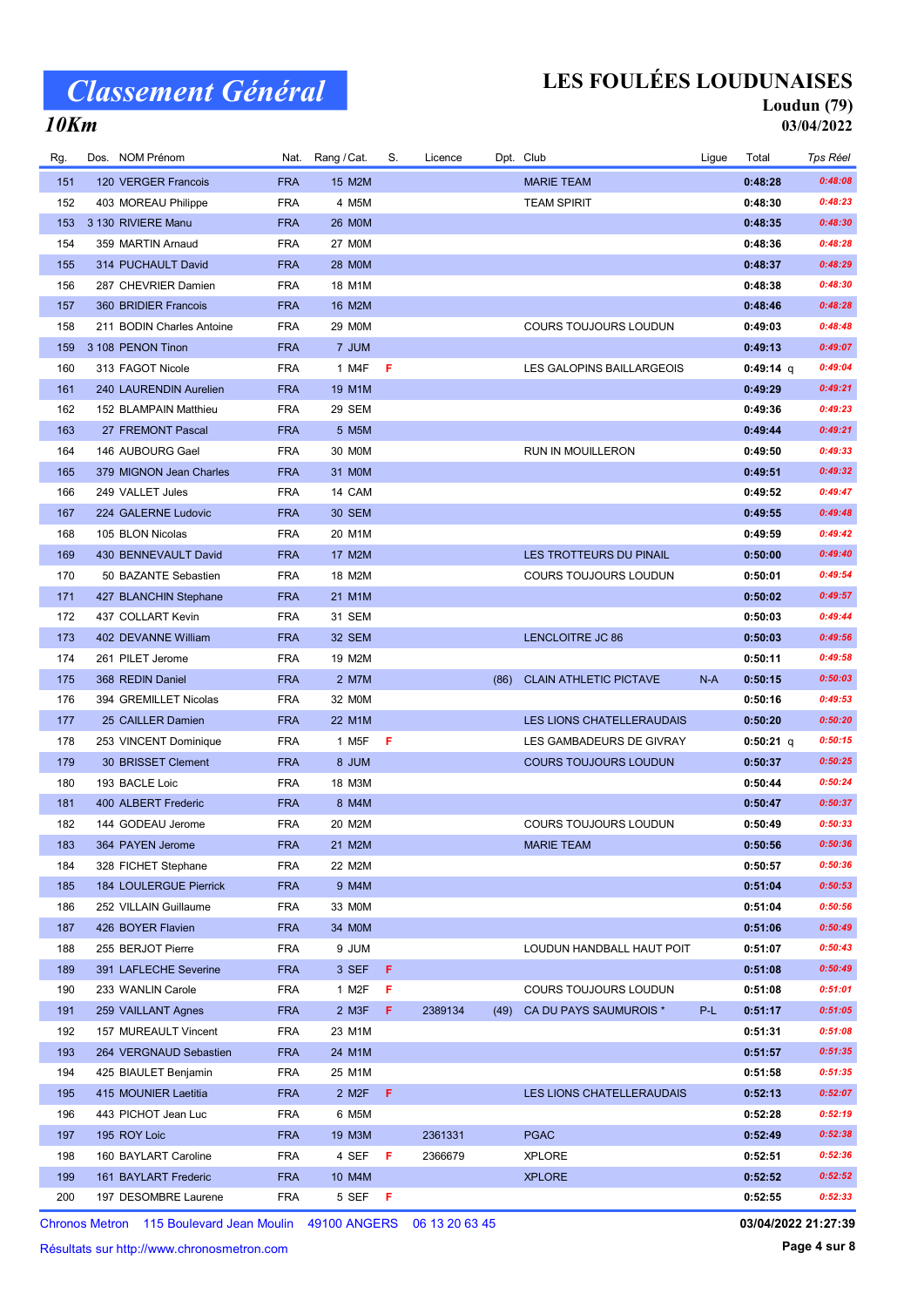## LES FOULÉES LOUDUNAISES

#### Loudun (79) 03/04/2022

#### 10Km

| 204 | 198 TOURNADE Edwige                     | <b>FRA</b> | 6 SEF              | F  |         |      |                                  |       | 0:53:10 | 0:52:48            |
|-----|-----------------------------------------|------------|--------------------|----|---------|------|----------------------------------|-------|---------|--------------------|
|     |                                         | <b>FRA</b> |                    |    |         |      |                                  |       | 0:53:12 | 0:53:01            |
| 205 | 177 BRUNEAU Gael<br>124 TEILLET Clement | <b>FRA</b> | 12 ESM<br>33 SEM   |    |         |      |                                  |       | 0:53:13 | 0:52:55            |
| 206 |                                         |            |                    |    |         |      |                                  |       |         |                    |
| 207 | 347 POIRAULT Jerome                     | <b>FRA</b> | 23 M2M             |    |         |      |                                  |       | 0:53:19 | 0:52:52<br>0:52:53 |
| 208 | 358 REIGNIER Muriel                     | FRA        | 26 M1M             |    |         |      |                                  |       | 0:53:20 |                    |
| 209 | 365 GILLES Servane                      | <b>FRA</b> | 7 SEF              | F. |         |      | POITIERS RUNIVERSITY             |       | 0:53:39 | 0:53:25            |
| 210 | 393 BARATAUD Patrick                    | <b>FRA</b> | 20 M3M             |    |         |      |                                  |       | 0:53:46 | 0:53:21            |
| 211 | 280 GIBAUD Aurelia                      | <b>FRA</b> | 2 MOF              | F  |         |      |                                  |       | 0:54:02 | 0:53:45            |
| 212 | 361 LORY Simon                          | <b>FRA</b> | 13 ESM             |    |         |      |                                  |       | 0:54:05 | 0:53:46            |
| 213 | 305 DELAHAIE Emmanuelle                 | <b>FRA</b> | 3 MOF              | F. | 233631  | (86) | <b>ENTENTE POITIERS ATHLE 86</b> | $N-A$ | 0:54:10 | 0:53:56            |
| 214 | 219 OUTREY Daniel                       | <b>FRA</b> | 3 M6M              |    | 2386167 | (86) | <b>ENTENTE POITIERS ATHLE 86</b> | N-A   | 0:54:10 | 0:53:57            |
| 215 | 342 MURA Frederic                       | <b>FRA</b> | 27 M1M             |    | 2294839 | (79) | US THOUARS                       | $N-A$ | 0:54:20 | 0:54:07            |
| 216 | 390 MASSONNET Guillaume                 | <b>FRA</b> | 28 M1M             |    |         |      | LOUDUN HANDBALL HAUT POIT        |       | 0:54:30 | 0:54:04            |
| 217 | 319 BRISSEAU Guy                        | <b>FRA</b> | 7 M5M              |    |         |      | <b>ASCORI RICHELIEU</b>          |       | 0:54:46 | 0:54:24            |
| 218 | 112 GESLIN Alice                        | <b>FRA</b> | 8 SEF              | F  |         |      |                                  |       | 0:54:50 | 0:54:27            |
| 219 | 282 DARDENTE Geraldine                  | <b>FRA</b> | 3 M <sub>2</sub> F | F  |         |      | <b>ASCORI RICHELIEU</b>          |       | 0:54:54 | 0:54:43            |
| 220 | 107 BARBEAU Brigitte                    | <b>FRA</b> | 3 M4F              | F  |         |      |                                  |       | 0:54:59 | 0:54:52            |
| 221 | 239 CAMP Marion                         | <b>FRA</b> | 4 MOF              | F. |         |      |                                  |       | 0:55:01 | 0:54:52            |
| 222 | 169 LECLERC Alain                       | <b>FRA</b> | 8 M5M              |    |         |      |                                  |       | 0:55:09 | 0:54:53            |
| 223 | 330 GIRARD Loredane                     | <b>FRA</b> | 9 SEF              | F  |         |      |                                  |       | 0:55:27 | 0:55:02            |
| 224 | 126 DUPIN DE BEYSSAT Marie              | <b>FRA</b> | 10 SEF             | F  |         |      |                                  |       | 0:55:38 | 0:55:31            |
| 225 | 231 BRIAND Florence                     | <b>FRA</b> | 4 M2F              | F  |         |      |                                  |       | 0:55:41 | 0:55:34            |
| 226 | 436 MANSIET Melanie                     | FRA        | 3 M1F              | F  |         |      | LES CAVALEURS DU CLAIN           |       | 0:55:42 | 0:55:19            |
| 227 | 139 REIGNIER Sebastien                  | <b>FRA</b> | 29 M1M             |    |         |      |                                  |       | 0:55:42 | 0:55:33            |
| 228 | 163 HERAULT Philippe                    | FRA        | 30 M1M             |    |         |      |                                  |       | 0:55:47 | 0:55:23            |
| 229 | 343 GUILLEBAULT Nadine                  | <b>FRA</b> | 3 M <sub>3</sub> F | F  |         |      |                                  |       | 0:55:50 | 0:55:24            |
| 230 | 209 RUEL Hugo                           | <b>FRA</b> | 14 ESM             |    |         |      |                                  |       | 0:55:50 | 0:55:34            |
| 231 | 401 BARRE Bastian                       | <b>FRA</b> | 34 SEM             |    |         |      |                                  |       | 0:55:56 | 0:55:47            |
| 232 | 355 ALLORY Fanny                        | <b>FRA</b> | 5 MOF              | F  |         |      |                                  |       | 0:56:05 | 0:55:48            |
| 233 | 290 GRESSIER MONARD Herve               | <b>FRA</b> | 11 M4M             |    |         |      |                                  |       | 0:56:11 | 0:55:53            |
| 234 | 291 MERON Murielle                      | FRA        | 4 M4F              | F  |         |      |                                  |       | 0:56:11 | 0:55:53            |
| 235 | 171 BESSON Jerome                       | <b>FRA</b> | 24 M2M             |    |         |      |                                  |       | 0:56:16 | 0:55:50            |
| 236 | 170 BUISSON Marilyn                     | <b>FRA</b> | 4 M3F              | F  |         |      |                                  |       | 0:56:17 | 0:55:50            |
| 237 | 434 MALPAUX Jennifer                    | <b>FRA</b> | <b>11 SEF</b>      | F  |         |      |                                  |       | 0:56:29 | 0:56:13            |
| 238 | 338 PRUDHOMME Rachel                    | <b>FRA</b> | 6 MOF              | F  |         |      |                                  |       | 0:56:34 | 0:56:23            |
| 239 | 116 PIECKOWIAK Agathe                   | <b>FRA</b> | 7 MOF              | F  |         |      | <b>LES CHOUZEENS</b>             |       | 0:56:34 | 0:56:23            |
| 240 | 373 POINT Nadege                        | <b>FRA</b> | 5 M3F              | F  |         |      |                                  |       | 0:56:44 | 0:56:33            |
| 241 | 399 HALLIER Bastien                     | <b>FRA</b> | <b>35 SEM</b>      |    |         |      |                                  |       | 0:56:48 | 0:56:25            |
| 242 | 345 CARPENTIER Cecile                   | <b>FRA</b> | 8 MOF              | F  |         |      |                                  |       | 0:57:00 | 0:56:42            |
| 243 | 375 DELAVAULT Marie                     | <b>FRA</b> | 9 MOF              | F  |         |      |                                  |       | 0:57:01 | 0:56:44            |
| 244 | 346 RICHARD Nathan                      | <b>FRA</b> | 10 JUM             |    |         |      |                                  |       | 0:57:02 | 0:56:35            |
| 245 | 350 MIGNONNEAU Stella                   | <b>FRA</b> | 1 ESF              | F  |         |      |                                  |       | 0:57:03 | 0:56:35            |
| 246 | 235 MIGNON Karine                       | <b>FRA</b> | 6 M3F              | F  |         |      |                                  |       | 0:57:21 | 0:57:02            |
| 247 | 411 JEANNETEAU Dylan                    | <b>FRA</b> | 36 SEM             |    |         |      |                                  |       | 0:57:23 | 0:57:23            |
| 248 | 258 CHENEBAUD Francoise                 | FRA        | 1 M6F              | F  |         |      | RUN IN VIGNES                    |       | 0:57:27 | 0:57:09            |
|     |                                         |            |                    |    |         |      |                                  |       |         |                    |

Rg. Dos. NOM Prénom **Cat. Nat. Rang / Cat. S. Licence** Dpt. Club Costal Ligue Total Tps Réel

201 202 ROCHOUX Quentin FRA 15 CAM ROCHOUX Quentin FRA 15 0:53:04 0:53:04 0:53:04 202 262 PAQUINET Aymeric FRA 11 ESM PRODUCED FRA 152044 203 387 LEMONNIER Maryse FRA 2 M4F F 0:53:07 0:53:00 0:53:07 0:53:00

249 128 LORAIN Philippe FRA 12 M4M CONSERVERSE RESERVERSE RESERVERSE RESERVERSE RESERVERSE DESTINE 128 M30 0:57:31 0:57:12 250 300 CREMADES Florence TRA 5 M4F F COURS TOUJOURS LOUDUN 0:57:34 0:57:15

Chronos Metron 115 Boulevard Jean Moulin 49100 ANGERS 06 13 20 63 45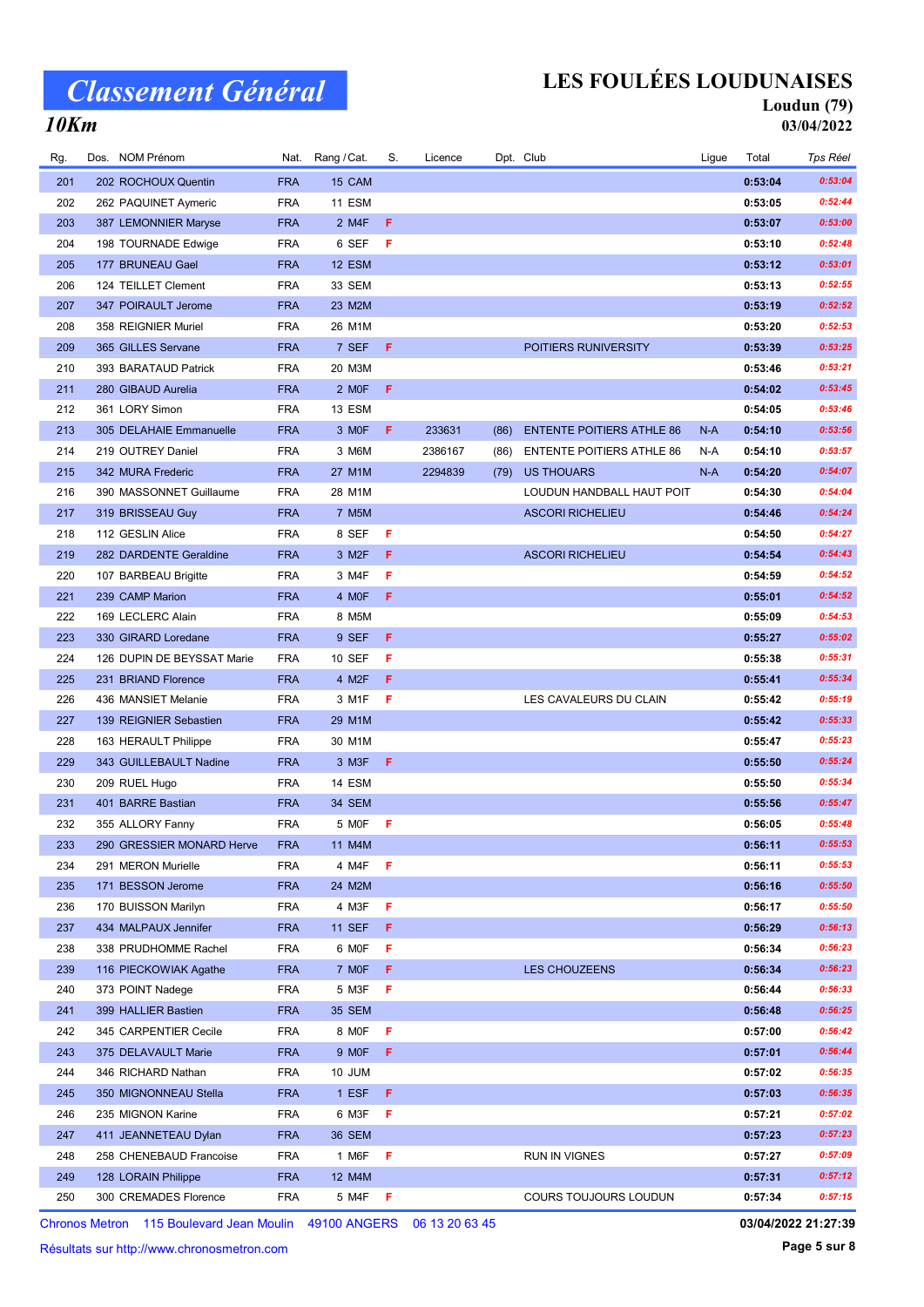## LES FOULÉES LOUDUNAISES

#### Loudun (79) 03/04/2022

#### 10Km

| Rg. | Dos. NOM Prénom           | Nat.       | Rang / Cat.        | S.  | Licence |      | Dpt. Club                        | Ligue      | Total   | <b>Tps Réel</b> |
|-----|---------------------------|------------|--------------------|-----|---------|------|----------------------------------|------------|---------|-----------------|
| 251 | 370 PINEAU Catherine      | <b>FRA</b> | 2 M <sub>5</sub> F | F.  | 882596  | (79) | <b>US THOUARS</b>                | N-A        | 0:57:37 | 0:57:23         |
| 252 | 28 BRISSET Pascal         | <b>FRA</b> | 21 M3M             |     |         |      | <b>COURS TOUJOURS LOUDUN</b>     |            | 0:57:38 | 0:57:25         |
| 253 | 323 FRESNAIS Fabiola      | <b>FRA</b> | <b>10 MOF</b>      | F   |         |      | <b>SAPEUR POMPIERS</b>           |            | 0:57:42 | 0:57:30         |
| 254 | 378 BODET Mary            | <b>FRA</b> | 5 M2F              | F   |         |      | <b>COURS TOUJOURS LOUDUN</b>     |            | 0:57:43 | 0:57:24         |
| 255 | 410 CHAMPALOUX Marine     | <b>FRA</b> | <b>12 SEF</b>      | F   |         |      |                                  |            | 0:57:46 | 0:57:31         |
| 256 | 117 VIELLEFON Sylvie      | <b>FRA</b> | 6 M4F              | F   | 1597173 | (37) | <b>JOUE RUNNING 37</b>           | <b>CEN</b> | 0:57:50 | 0:57:37         |
| 257 | 439 JAGER Alice           | <b>FRA</b> | 4 M1F              | F   |         |      | LES LIONS CHATELLERAUDAIS        |            | 0:57:55 | 0:57:49         |
| 258 | 176 BELLAMY Pauline       | <b>FRA</b> | 13 SEF             | F   |         |      |                                  |            | 0:58:05 | 0:57:51         |
| 259 | 24 CAILLER Julie          | <b>FRA</b> | 5 M1F              | F   |         |      | <b>LES LIONS CHATELLERAUDAIS</b> |            | 0:58:11 | 0:58:04         |
| 260 | 158 PASCAULT James        | <b>FRA</b> | 4 M6M              |     |         |      | COURS TOUJOURS LOUDUN            |            | 0:58:40 | 0:58:22         |
| 261 | 431 RINUIT Jean Luc       | <b>FRA</b> | 13 M4M             |     |         | (86) | <b>ENTENTE POITIERS ATHLE 86</b> | $N-A$      | 0:58:43 | 0:58:20         |
| 262 | 194 TETARD Beatrice       | <b>FRA</b> | 7 M3F              | F   | 2361341 |      | <b>PGAC</b>                      |            | 0:58:44 | 0:58:32         |
| 263 | 413 ARNAULT Aurelie       | <b>FRA</b> | 11 M0F             | F   |         |      |                                  |            | 0:58:46 | 0:58:35         |
| 264 | 405 DE BUYER Laurent      | <b>FRA</b> | 9 M5M              |     |         |      |                                  |            | 0:58:46 | 0:58:38         |
| 265 | 433 LEBEAU Virginie       | <b>FRA</b> | 6 M1F              | F   |         |      | LES LIONS CHATELLERAUDAIS        |            | 0:58:50 | 0:58:44         |
| 266 | 432 MALBRAND Cynthia      | <b>FRA</b> | 7 M1F              | F   |         |      | LES LIONS CHATELLERAUDAIS        |            | 0:58:51 | 0:58:44         |
| 267 | 309 SOUCHARD Bruno        | <b>FRA</b> | 14 M4M             |     |         |      | <b>COURIRPOURMONCONTOUR</b>      |            | 0:58:55 | 0:58:48         |
| 268 | 316 CHICHERY Laurie       | <b>FRA</b> | 2 ESF              | F   |         |      |                                  |            | 0:59:03 | 0:58:47         |
| 269 | 285 ROBERT Severine       | <b>FRA</b> | 6 M2F              | F.  |         |      | <b>ASCORI RICHELIEU</b>          |            | 0:59:06 | 0:58:54         |
| 270 | 409 GIANSANTI Annabelle   | <b>FRA</b> | 14 SEF             | -F  |         |      | COURIRPOURMONCONTOUR             |            | 0:59:09 | 0:58:51         |
| 271 | 130 GUILLET Lionel        | <b>FRA</b> | 3 M7M              |     | 1026178 | (49) | AS CULTURELLE VERRIE ROU M P-L   |            | 0:59:09 | 0:58:41         |
| 272 | 271 GEORGET Maud          | <b>FRA</b> | 12 M0F             | F   |         |      |                                  |            | 0:59:13 | 0:58:46         |
| 273 | 265 ORILLUS Sebastien     | <b>FRA</b> | 31 M1M             |     |         |      | <b>KOBRAZ</b>                    |            | 0:59:19 | 0:58:43         |
| 274 | 344 MORICEAU Ingrid       | <b>FRA</b> | <b>15 SEF</b>      | - F |         |      |                                  |            | 0:59:20 | 0:59:11         |
| 275 | 306 MESSIER Yann          | <b>FRA</b> | 25 M2M             |     |         |      | <b>KOBRAZ</b>                    |            | 0:59:20 | 0:58:44         |
| 276 | 417 FOURNIER Pauline      | <b>FRA</b> | 13 MOF             | F   |         |      | <b>THOUARS TRIATHLON</b>         |            | 0:59:20 | 0:58:44         |
| 277 | 445 PRUNIER Martial       | <b>FRA</b> | 32 M1M             |     |         |      | <b>KOBRAZ</b>                    |            | 0:59:20 | 0:58:44         |
| 278 | 380 RENAULT Francis       | <b>FRA</b> | 5 M6M              |     |         |      | FOOTING AIRVAUDAIS TRAIL 79      |            | 0:59:25 | 0:59:01         |
| 279 | 245 COUDREAU Patrick      | <b>FRA</b> | 26 M2M             |     |         |      |                                  |            | 0:59:35 | 0:59:29         |
| 280 | 225 LEMAITRE Geoffrey     | <b>FRA</b> | 33 M1M             |     |         |      |                                  |            | 0:59:35 | 0:59:29         |
| 281 | 389 THOREAU Didier        | <b>FRA</b> | 10 M5M             |     |         |      | <b>CUEPM</b>                     |            | 0:59:38 | 0:59:38         |
| 282 | 119 SPAETH Robert         | <b>FRA</b> | 15 M4M             |     |         |      |                                  |            | 0:59:41 | 0:59:18         |
| 283 | 263 PAQUINET Florina      | <b>FRA</b> | <b>16 SEF</b>      | -F  |         |      |                                  |            | 0:59:43 | 0:59:21         |
| 284 | 423 GILARDEAU Manon       | <b>FRA</b> | 2 JUF              | F   |         |      |                                  |            | 0:59:44 | 0:59:16         |
| 285 | 275 MORICEAU Esther       | <b>FRA</b> | <b>17 SEF</b>      | F   |         |      | <b>ESCLR</b>                     |            | 0:59:49 | 0:59:40         |
| 286 | 296 MONROUZEAU Magalie    | <b>FRA</b> | 8 M3F              | F   |         |      | <b>CUEPM</b>                     |            | 0:59:50 | 0:59:30         |
| 287 | 60 NICOU Benoit           | <b>FRA</b> | 22 M3M             |     |         |      | <b>COURS TOUJOURS LOUDUN</b>     |            | 0:59:54 | 0:59:47         |
| 288 | 424 BARBIER Daniel        | <b>FRA</b> | 6 M6M              |     |         |      | COURS TOUJOURS LOUDUN            |            | 0:59:55 | 0:59:39         |
| 289 | 22 PENOT Claude           | <b>FRA</b> | 27 M2M             |     |         |      |                                  |            | 0:59:56 | 0:59:40         |
| 290 | 220 BOIZUMAULT Nicole     | <b>FRA</b> | 1 M7F              | F   |         |      | <b>CUEPM</b>                     |            | 1:00:00 | 0:59:40         |
| 291 | 406 LATUS Ludovic         | <b>FRA</b> | 28 M2M             |     |         |      |                                  |            | 1:00:17 | 1:00:07         |
| 292 | 320 BODET Roland          | <b>FRA</b> | 7 M6M              |     |         |      | <b>COURS TOUJOURS LOUDUN</b>     |            | 1:00:27 | 1:00:10         |
| 293 | 127 LORAIN Christelle     | <b>FRA</b> | 9 M3F              | F   |         |      |                                  |            | 1:00:32 | 1:00:13         |
| 294 | 155 FILIPPAZZI David      | <b>FRA</b> | 37 SEM             |     |         |      |                                  |            | 1:00:40 | 1:00:19         |
| 295 | 109 FILIPPAZZI Christophe | <b>FRA</b> | 35 M0M             |     |         |      |                                  |            | 1:00:40 | 1:00:19         |
| 296 | 244 LIAIGRE Margot        | <b>FRA</b> | 3 ESF              | -F  |         |      | LOUDUN HANDBALL HAUT POIT        |            | 1:00:43 | 1:00:19         |
| 297 | 140 NAULEAU Christian     | <b>FRA</b> | 11 M5M             |     |         |      |                                  |            | 1:00:47 | 1:00:43         |
| 298 | 447 SAVATON Thierry       | <b>FRA</b> | 12 M5M             |     |         |      | <b>ASCORI RICHELIEU</b>          |            | 1:00:52 | 1:00:27         |
| 299 | 188 BERNARD Marie Claude  | <b>FRA</b> | 3 M <sub>5</sub> F | F   |         |      | <b>CUEPM</b>                     |            | 1:01:00 | 1:00:39         |
| 300 | 279 SEPHO Manon           | <b>FRA</b> | 14 MOF             | - F |         |      | LENCLOITRE JC 86                 |            | 1:01:02 | 1:00:47         |
|     |                           |            |                    |     |         |      |                                  |            |         |                 |

Chronos Metron 115 Boulevard Jean Moulin 49100 ANGERS 06 13 20 63 45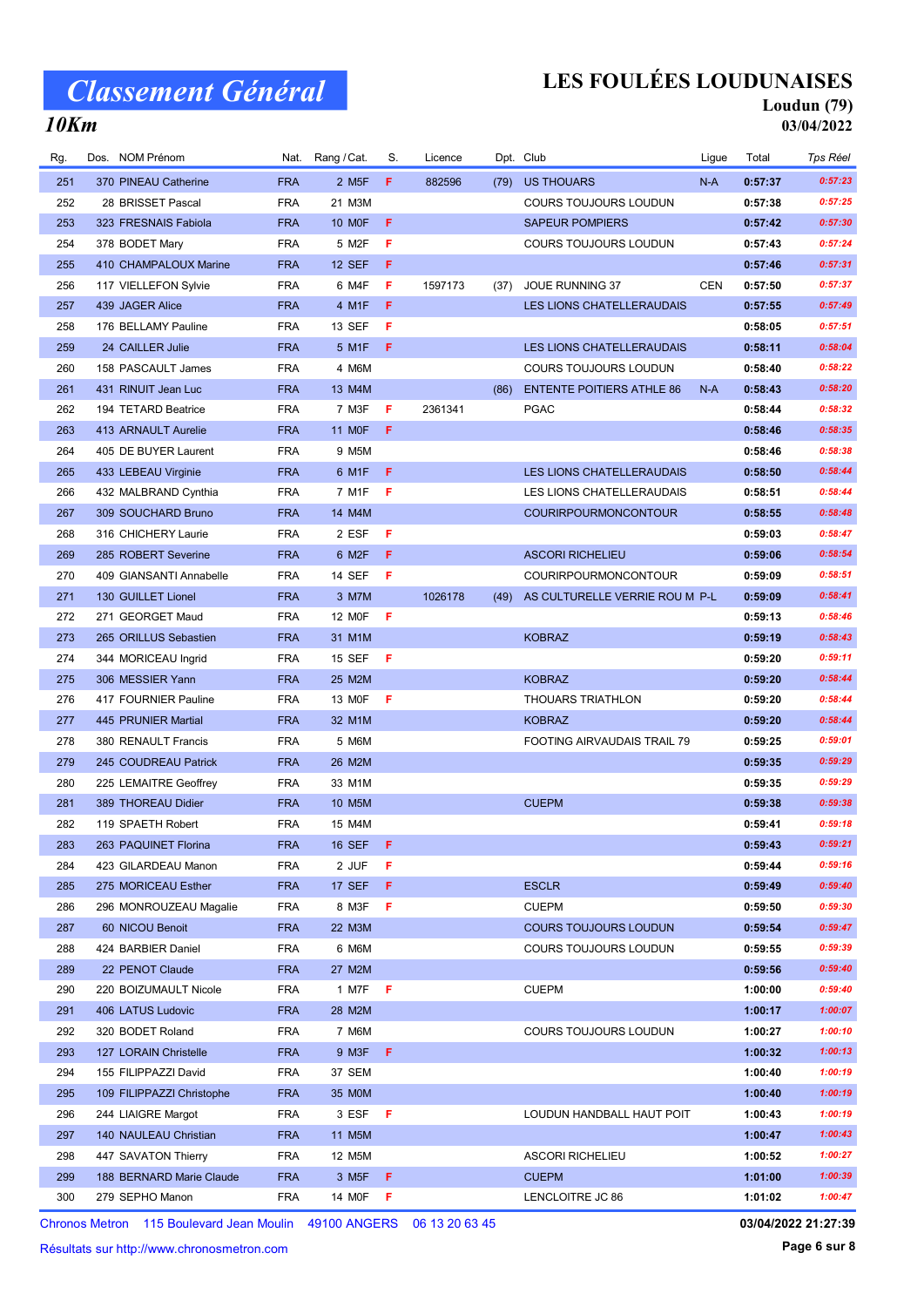## LES FOULÉES LOUDUNAISES

#### Loudun (79) 03/04/2022

### 10Km

| Rg. | Dos. NOM Prénom                              | Nat.                     | Rang / Cat.                 | S.  | Licence |      | Dpt. Club                      | Ligue | Total              | Tps Réel |
|-----|----------------------------------------------|--------------------------|-----------------------------|-----|---------|------|--------------------------------|-------|--------------------|----------|
| 301 | 213 BREDIF Bruno                             | <b>FRA</b>               | 16 M4M                      |     |         |      |                                |       | 1:01:13            | 1:01:07  |
| 302 | 214 BREDIF Jean Pierre                       | <b>FRA</b>               | 13 M5M                      |     |         |      |                                |       | 1:01:13            | 1:01:05  |
| 303 | 256 BERJOT Natacha                           | <b>FRA</b>               | 10 M3F                      | -F  |         |      |                                |       | 1:01:33            | 1:01:07  |
| 304 | 322 VIOLINO Laetitia                         | <b>FRA</b>               | 8 M1F                       | F   |         |      |                                |       | 1:01:36            | 1:01:22  |
| 305 | 416 AUZENET Stephane                         | <b>FRA</b>               | 34 M1M                      |     |         |      |                                |       | 1:01:55            | 1:01:44  |
| 306 | 204 PROUX Laetitia                           | <b>FRA</b>               | 9 M1F                       | - F |         |      |                                |       | 1:02:01            | 1:01:50  |
| 307 | 412 CHEMINADE Xavier                         | <b>FRA</b>               | 23 M3M                      |     |         |      |                                |       | 1:02:02            | 1:01:36  |
| 308 | 348 AUGE Clemence                            | <b>FRA</b>               | 18 SEF                      | F   |         |      |                                |       | 1:02:28            | 1:02:23  |
| 309 | 384 ROY Jean Michel                          | <b>FRA</b>               | 14 M5M                      |     |         |      |                                |       | 1:02:47            | 1:02:23  |
| 310 | 131 COLLIBAULT Francoise                     | <b>FRA</b>               | 2 M7F                       | - F | 162620  | (49) | AS CULTURELLE VERRIE ROU M P-L |       | 1:02:55            | 1:02:27  |
| 311 | 369 COL Gerard                               | <b>FRA</b>               | 4 M7M                       |     |         |      | <b>COURS TOUJOURS LOUDUN</b>   |       | 1:03:00            | 1:02:48  |
| 312 | 395 LANDAIS Delphine                         | <b>FRA</b>               | 10 M1F                      | F   |         |      |                                |       | 1:03:01            | 1:02:52  |
| 313 | 201 CHAVET Vanessa                           | <b>FRA</b>               | 11 M3F                      | F   |         |      |                                |       | 1:03:11            | 1:02:56  |
| 314 | 149 BAZIN Pierre                             | <b>FRA</b>               | 5 M7M                       |     |         |      | AS VOUILLE JOGGING 86          |       | 1:03:25            | 1:03:04  |
| 315 | 407 GENTIL Fabienne                          | <b>FRA</b>               | 11 M1F                      | -F  |         |      |                                |       | 1:03:25            | 1:03:12  |
| 316 | 292 LECLERCQ Anthony                         | <b>FRA</b>               | 38 SEM                      |     |         |      |                                |       | 1:03:39            | 1:03:29  |
| 317 | 339 BERTHONNEAU Ophelie                      | <b>FRA</b>               | <b>19 SEF</b>               | -F. |         |      |                                |       | 1:03:42            | 1:03:22  |
| 318 | 222 BAUDIN Armelle                           | <b>FRA</b>               | 12 M3F                      | F   |         |      | <b>CUEPM</b>                   |       | 1:03:42            | 1:03:21  |
| 319 | 200 BERTAULT Solene                          | <b>FRA</b>               | 12 M1F                      | -F. |         |      |                                |       | 1:03:56            | 1:03:36  |
| 320 | 392 MAINDRON Blandine                        | <b>FRA</b>               | 15 MOF                      | F   | 2317144 | (79) | US THOUARS                     | N-A   | 1:03:57            | 1:03:44  |
| 321 | 251 GARREAU Lydie                            | <b>FRA</b>               | 13 M3F                      | F.  |         |      | <b>CUEPM</b>                   |       | 1:04:17            | 1:03:56  |
| 322 | 179 GUICHARD Fanny                           | <b>FRA</b>               | 16 M0F                      | F   |         |      | <b>COURIRPOURMONCONTOUR</b>    |       | 1:04:45            | 1:04:40  |
| 323 | 318 GOUINEAU Elodie                          | <b>FRA</b>               | 13 M1F                      | F   |         |      |                                |       | 1:04:48            | 1:04:31  |
| 324 | 308 BAUDU Jean                               | <b>FRA</b>               | 6 M7M                       |     |         |      |                                |       | 1:05:20            | 1:04:56  |
| 325 | 357 ROUX Fabienne                            | <b>FRA</b>               | 7 M4F                       | F   |         |      |                                |       | 1:05:24            | 1:05:04  |
| 326 | 199 DEBLAY Quentin                           | <b>FRA</b>               | 39 SEM                      |     |         |      | <b>SAPEUR POMPIERS</b>         |       | 1:05:32            | 1:05:20  |
| 327 | 383 MERIEN Jerome                            | <b>FRA</b>               | 29 M2M                      |     |         |      |                                |       | 1:05:46            | 1:05:22  |
| 328 | 446 DESCHEREUX Yannick                       | <b>FRA</b>               | 24 M3M                      |     |         |      |                                |       | 1:06:00            | 1:05:40  |
| 329 | 286 PIERRE Ludivine                          | <b>FRA</b>               | 14 M1F                      | Æ   |         |      |                                |       | 1:06:13            | 1:05:47  |
| 330 | 284 SAVATON Nathalie                         | <b>FRA</b>               | 4 M <sub>5</sub> F          | F   |         |      | <b>ASCORI RICHELIEU</b>        |       | 1:06:21            | 1:05:57  |
| 331 | 101 BAUDU Lea                                | <b>FRA</b>               | <b>20 SEF</b>               | F   |         |      |                                |       | 1:06:28            | 1:06:16  |
| 332 | 118 JALLAIS Marie Therese                    | <b>FRA</b>               | 2 M6F                       | F   |         |      |                                |       | 1:06:28            | 1:06:21  |
| 333 | 277 LIENARD Nathalie                         | <b>FRA</b>               | 5 M <sub>5</sub> F <b>F</b> |     |         |      |                                |       | 1:06:37            | 1:06:22  |
| 334 | 325 VERRIER Yannick                          | <b>FRA</b>               | 8 M6M                       |     |         |      |                                |       | 1:07:11            | 1:06:41  |
| 335 | 326 PROUST Jacques                           | <b>FRA</b>               | 9 M6M                       |     |         |      | <b>ASCORI RICHELIEU</b>        |       | 1:07:41            | 1:07:16  |
| 336 | 180 GUICHARD FROGER Sylvie                   | <b>FRA</b>               | 6 M5F                       | -F  |         |      | <b>COURIRPOURMONCONTOUR</b>    |       | 1:08:13            | 1:08:09  |
| 337 | 334 ROYER Romuald                            | <b>FRA</b>               | 30 M2M                      |     |         |      |                                |       | 1:08:14            | 1:07:58  |
| 338 | 190 HOULLIOT Adelaide                        | <b>FRA</b>               | 21 SEF                      | F   |         |      |                                |       | 1:09:13            | 1:08:53  |
| 339 | 237 VIDEGRAIN BODINEAU Celine FRA            |                          | 15 M1F                      | F   |         |      |                                |       | 1:09:13            | 1:08:53  |
| 340 | 215 MAINDRON Katia                           | <b>FRA</b>               | 22 SEF                      | F   |         |      |                                |       | 1:09:13            | 1:08:54  |
| 341 | 23 BEDANNE Julie                             | <b>FRA</b>               | 16 M1F                      | -F  |         |      |                                |       | 1:09:30            | 1:09:14  |
| 342 | 122 GUILLERM Marlene                         | <b>FRA</b>               | 23 SEF                      | F   |         |      |                                |       | 1:09:37            | 1:09:09  |
| 343 |                                              |                          |                             |     |         |      |                                |       |                    | 1:09:09  |
| 344 | 121 FOLZANT Laurent<br>151 MOLLIERE Frederic | <b>FRA</b><br><b>FRA</b> | 25 M3M<br>31 M2M            |     | 1629491 |      | US THOUARS                     | N-A   | 1:09:37<br>1:09:38 | 1:09:25  |
| 345 | 148 BAZIN Maryse                             | <b>FRA</b>               | 3 M6F                       | F   |         | (79) | AS VOUILLE JOGGING 86          |       | 1:09:47            | 1:09:18  |
| 346 | 3 BOURREAU Erick                             | <b>FRA</b>               | 15 M5M                      |     |         |      |                                |       | 1:09:51            | 1:09:30  |
| 347 | 216 CHARTRAIN Louis                          | <b>FRA</b>               | 15 ESM                      |     |         |      |                                |       | 1:10:20            | 1:09:51  |
| 348 | 166 VINCENT Jean Claude                      | <b>FRA</b>               | 10 M6M                      |     |         |      |                                |       | 1:10:48            | 1:10:18  |
| 349 | 165 FONTAINE Clemence                        | <b>FRA</b>               | 4 ESF F                     |     |         |      |                                |       | 1:11:34            | 1:11:05  |
| 350 | 164 FONTAINE David                           | <b>FRA</b>               | 32 M2M                      |     |         |      |                                |       | 1:11:34            | 1:11:05  |
|     |                                              |                          |                             |     |         |      |                                |       |                    |          |

Chronos Metron 115 Boulevard Jean Moulin 49100 ANGERS 06 13 20 63 45